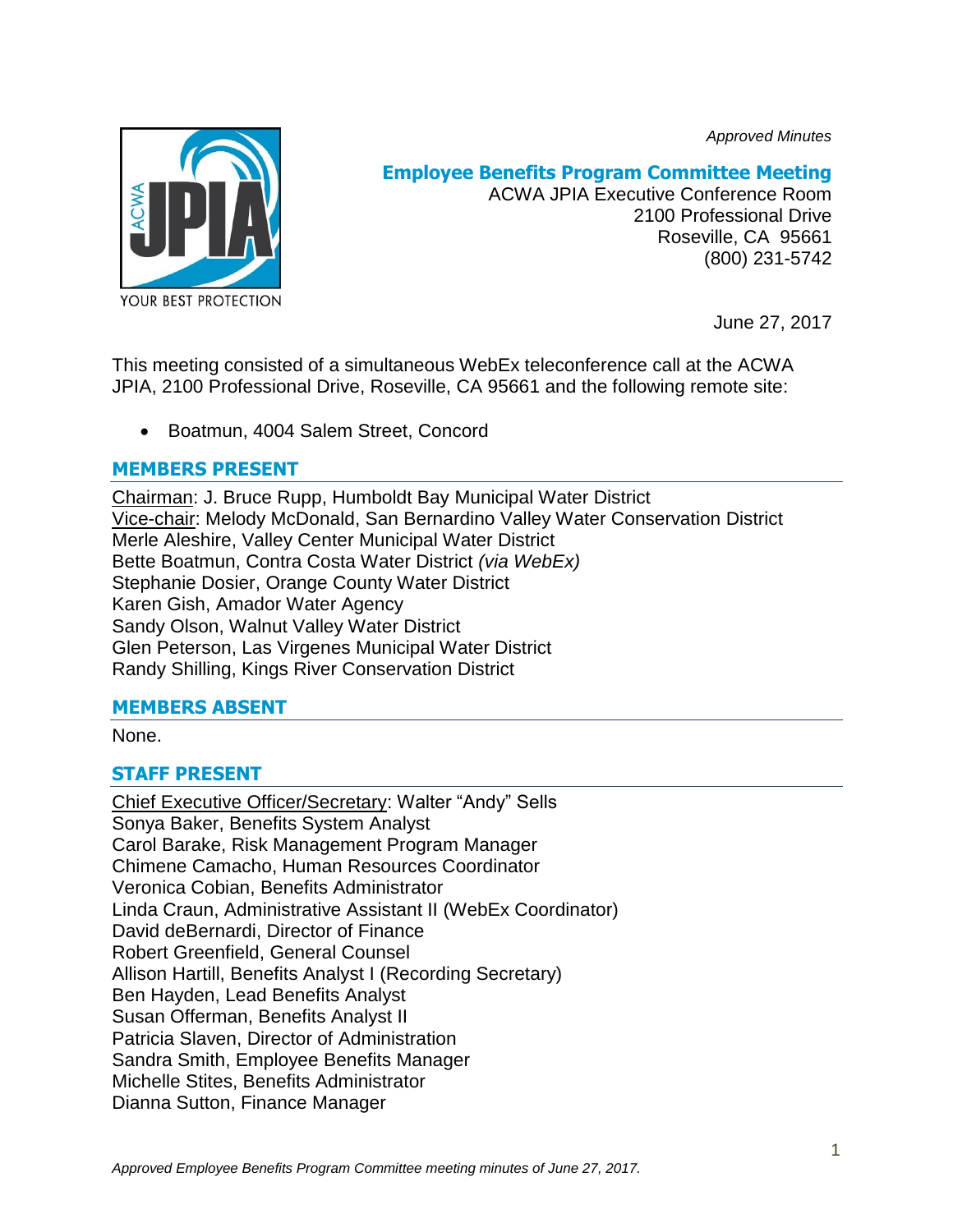Karen Thesing, Director of Insurance Services Melody Tucker, Workers' Compensation Claims Manager Bobbette Wells, Executive Assistant to the CEO

#### **OTHERS IN ATTENDANCE**

Thomas Cuquet, South Sutter Water District David Drake, Rincon del Diablo Municipal Water District *(via WebEx)* E.G. "Jerry" Gladbach, Castaic Lake Water Agency Brent Hastey, Yuba County Water Agency W.D. "Bill" Knutson, Yuima Municipal Water District Kimberly Miller, Alliant Insurance Services Thomas Sher, Alliant Insurance Services Kathy Tiegs, Cucamonga Valley Water District *(via WebEx)*

#### **WELCOME**

Chairman Rupp welcomed everyone in attendance.

### **CALL TO ORDER AND ANNOUNCEMENT OF QUORUM**

Chairman Rupp called the meeting to order at 9:02 a.m. He announced there was a quorum.

#### **ANNOUNCEMENT RECORDING OF MINUTES**

Chairman Rupp announced that the meeting would be recorded to assist in preparation of minutes. Recordings are kept 30 days following the meeting, as mandated by the California Brown Act.

#### **EVACUATION PROCEDURES**

Mr. Sells reminded attendees of the method for exiting the building in the event of an emergency.

#### **PUBLIC COMMENT**

Chairman Rupp noted that, as the agenda stated, members of the public would be allowed to address the Employee Benefits Program Committee on any agenda item prior to the Committee's decision on that item. Comments on any issues on the agenda, or not on the agenda, were also welcomed. No comments were brought forward.

#### **INTRODUCTIONS**

Chairman Rupp requested everyone present, including those participating via WebEx, to introduce themselves and requested Sandra Smith, Employee Benefits Manager, to introduce the Employee Benefits Department staff to the Committee.

#### **ADDITIONS TO OR DELETIONS FROM THE AGENDA**

Chairman Rupp called for any additions to or deletions from the meeting Agenda; Mr. Sells indicated staff had no changes.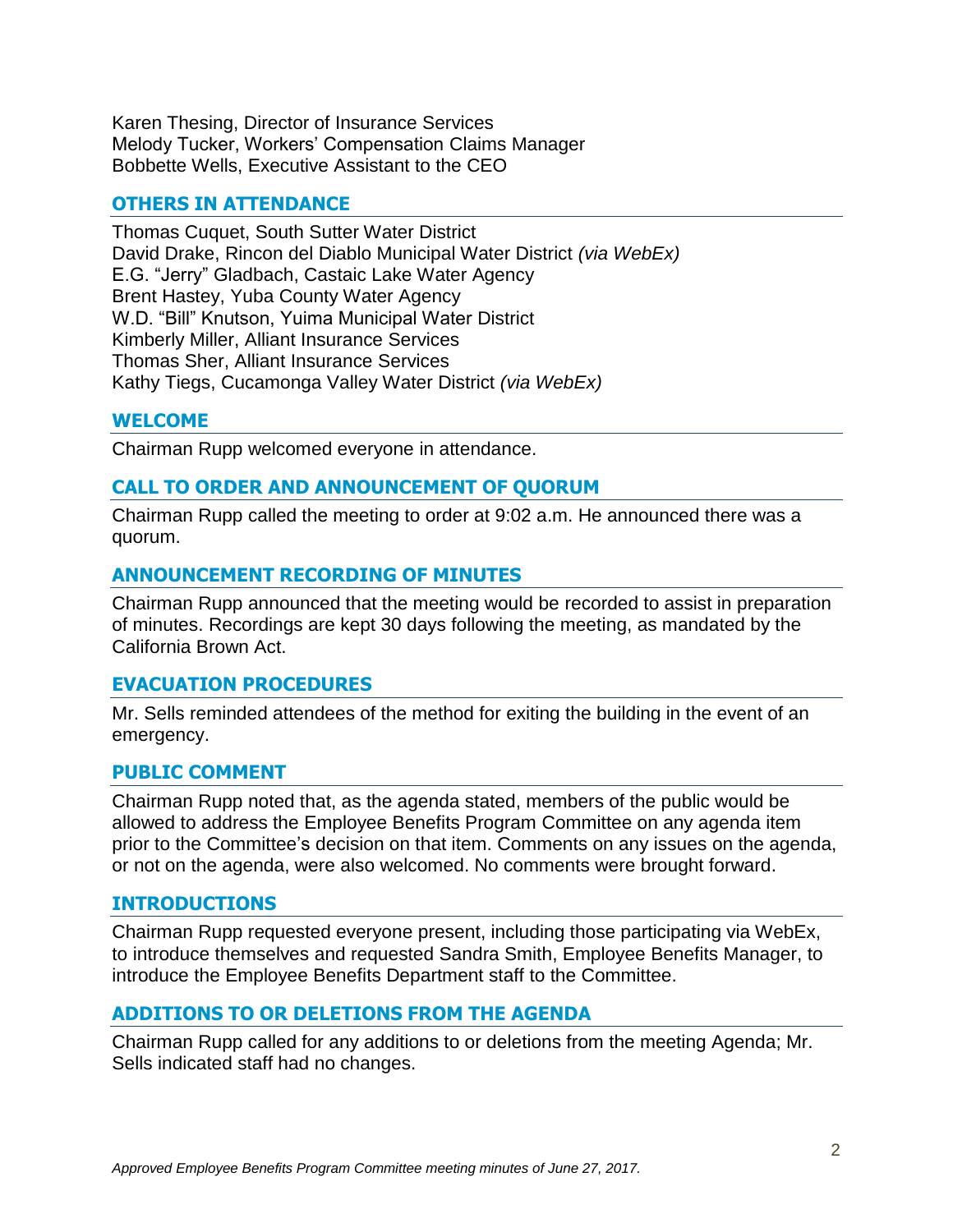## **APPROVAL OF MINUTES**

Chairman Rupp called for approval of the minutes of the April 4, 2017 Employee Benefits Program Committee meeting.

M/S/C (Shilling/Peterson) (Aleshire-Yes; Boatmun-Yes; Dosier-Yes; Gish-Yes; McDonald-Yes; Olson-Yes; Peterson-Yes; Shilling-Yes; Rupp-Yes): That the Employee Benefits Program Committee approve the minutes of the April 4, 2017 meeting, as presented.

## **MEETINGS ATTENDED ON BEHALF OF THE JPIA**

There were no meetings attended by Employee Benefits Committee members on behalf of the JPIA.

#### **2018 PRICING AND PLAN OPTIONS – SELF FUNDED ANTHEM PPO MEDICAL PLANS**

Mr. Sells began the 2018 renewal presentation by reviewing the process used in developing the recommendations for the Committee's consideration, including trend calculations, per employee per month (PEPM) figures, plan design change impacts, and industry trends. Current and future trends in medical insurance rates, marketplace competitiveness, and reserve fund use methodologies were all discussed at length by the Committee, staff and Alliant representatives. Discussion included current and potential savings for prescription drug coverage, the advantages and disadvantages of a direct relationship with a Pharmacy Benefits Manager (PBM), member disruption versus cost benefit analysis of the options presented, along with current and future use of reserve funds.

M/S/C (Aleshire/Shilling) (Aleshire-Yes; Boatmun-Yes; Dosier-Yes; Gish-Yes; McDonald-No; Olson-Yes; Peterson-No; Shilling-Yes; Rupp-Yes): That the Employee Benefits Program Committee recommends that the Executive Committee increase the out of pocket maximum to \$2,000/individual and \$4,000/family on the Anthem Classic PPO Plan; increase the participant cost share for hospitalization facility charges to 10% on the Anthem Classic PPO Plan; and approve a 4.5% aggregate increase in rates for all Anthem Blue Cross PPO self-funded plans, effective January 1, 2018.

### **2018 PRICING AND PLAN OPTIONS – FULLY INSURED HMO MEDICAL PLANS**

Mr. Sells migrated the discussion to the proposed HMO medical plan proposal and recommendations by staff to the Committee. Mr. Sells introduced the HMO plan and noted the proposed rate increase assumes no subsidy for these plans. Ms. Smith continued the discussion by reviewing historical data related to enrollment and rate of increase over time. Ms. Smith noted the Affordable Care Act (ACA) mandated insurer tax will be reinstituted in 2018, which accounts for a 3.38% increase in the proposed rates. Ms. Smith discussed the small portion of the HMO plan that is self-funded, which has prescription coverage for retirees with Medicare through an Employer Group Waiver Plan (EGWP). This plan design results in Medicare reimbursement for a portion of the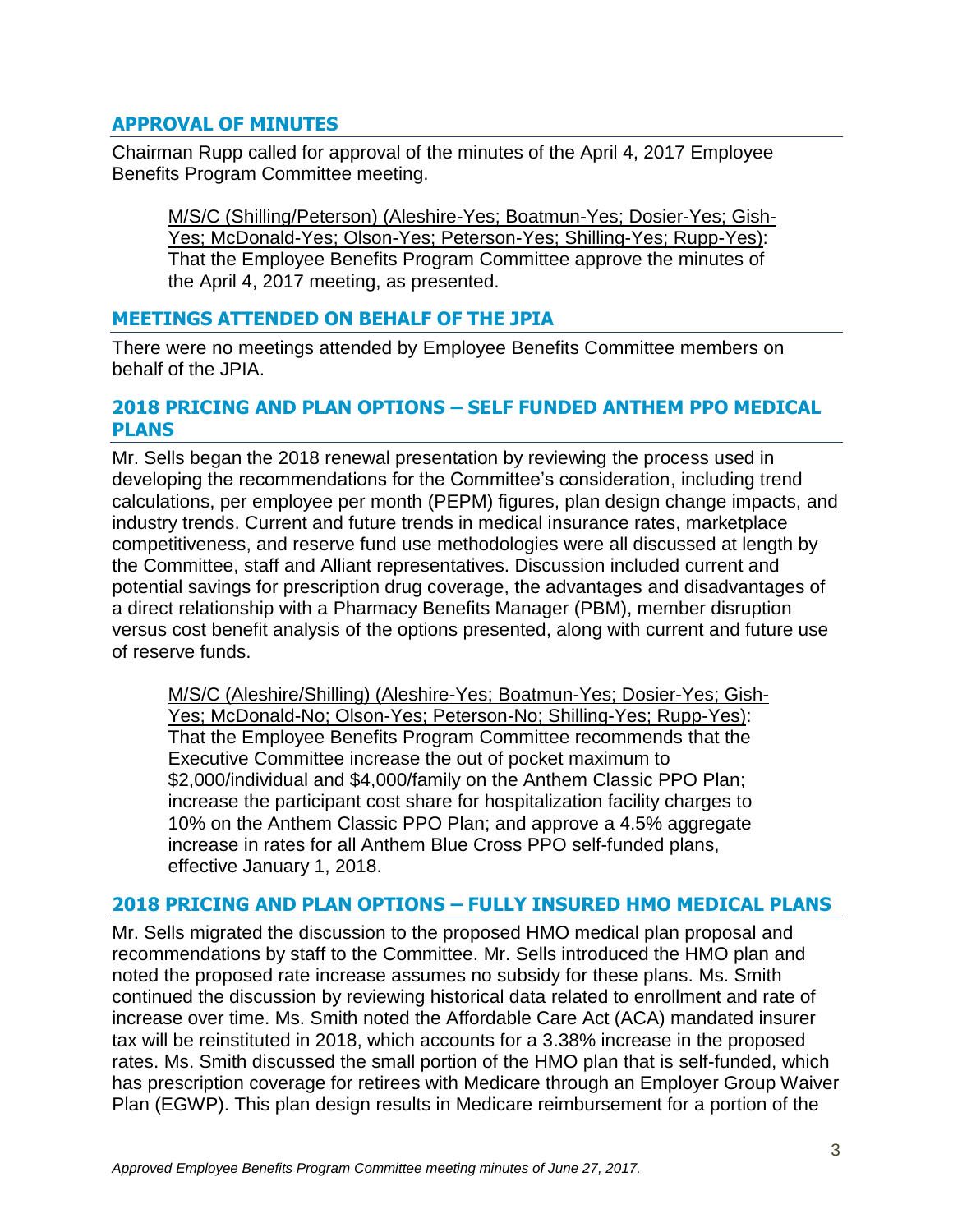cost of prescriptions. Performance of this plan component has been better than projected, and resulted in a slightly lesser overall increase than Anthem's 9% increase for the insured portion. A brief discussion was had about considerations for future plan years.

M/S/C (Peterson/Aleshire) (Aleshire-Yes; Boatmun-Yes; Dosier-Yes; Gish-Yes; McDonald-Yes; Olson-Yes; Peterson-Yes; Shilling-Yes; Rupp-Yes): That the Employee Benefits Program Committee recommends that the Executive Committee approve an 8.26% aggregate increase in rates in the Anthem Blue Cross HMO plans, a Kaiser North rate increase of 4.64%, and a Kaiser South rate increase of 13.08%, effective January 1, 2018.

## **2018 PRICING AND PLAN OPTIONS – ANCILLARY BENEFITS PLANS**

Ms. Smith provided the Committee with an overview of historical information for the Delta Dental PPO and HMO and Vision Service Plans, along with a report of enrollment growth for these programs. The self-funded dental and vision plans continue to perform well. Ms. Smith continued with a review of the Short Term Disability plan renewal, which included no change in rates. Long Term Disability, Life, and Employee Assistance Plans are currently in multi-year rate guarantees.

M/S/C (Gish/McDonald) (Aleshire-Yes; Boatmun-Yes; Dosier-Yes; Gish-Yes; McDonald-Yes; Olson-Yes; Peterson-Yes; Shilling-Yes; Rupp-Yes): That the Employee Benefits Program Committee recommends to the Executive Committee that Delta Dental PPO plans, DeltaCare HMO plans, Vision Service Plans and Short Term Disability plans renew with no change in rates, effective January 1, 2018.

*At 11:02 a.m., the Employee Benefits Program Committee took a break and the meeting resumed at 11:10 a.m.*

## **EMPLOYEE BENEFITS UPDATE**

Ms. Smith began the Employee Benefits update with a follow up report on tiered pharmacy benefit plan design. Staff is not recommending this plan design change at this time, as the member disruption and challenges in communicating the changes would outweigh the potential savings of 0.2%.

Changing the prescription drug formulary, which would narrow the list of covered prescriptions and change the tiers at which current prescriptions are covered, is not recommended by staff due to the high percentage (40%) of participants who would be negatively impacted.

Ms. Smith provided a brief overview of the Carrum Health program. Staff has provided flyers, posters, and emails and updated the website to advertise Carrum Health as a surgery benefit. At this time, one participant has a surgery scheduled through Carrum Health. A concerted effort between Alliant, Anthem and Carrum Health to increase participation and awareness of the program is underway. The Committee suggested